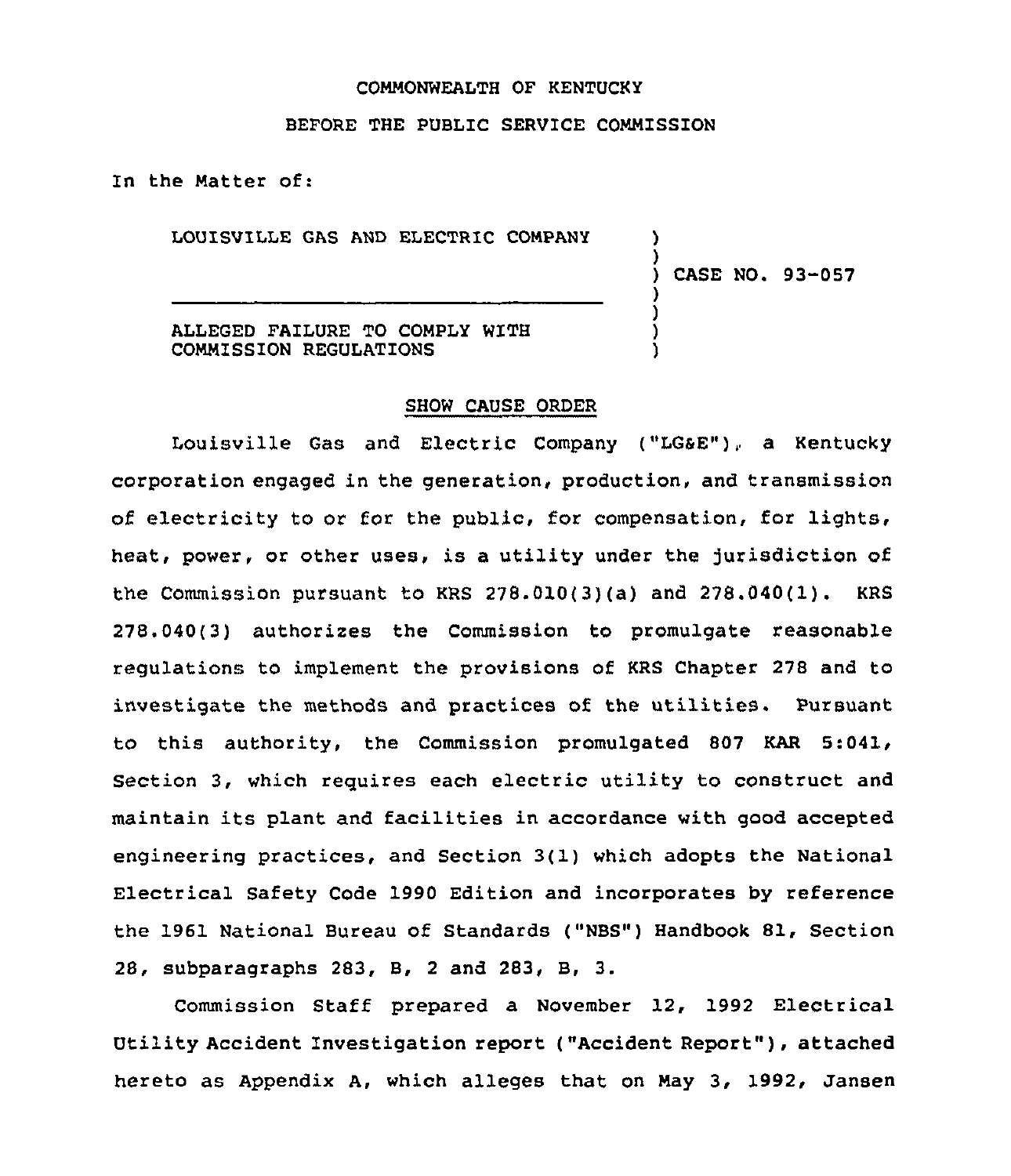Goodman was descending the floodwall in the neighborhood of 2803 Lynn Cott Drive, Louisville, Kentucky. Nr. Goodman apparently contacted a down guy wire which came loose and contacted a 13 KV conductor on an LGSE 50-foot, Class 3, pole. The guy wire became energized upon contact with the 13 KV conductor. As a result of contacting the energized guy wire, Nr. Goodman was electrocuted.

The down guy wire was electrically protected by a single insulator located close to the top of the pole. Upon coming loose, the guy wire contacted a distribution transformer located below the guy on the same pole. Because the guy wire was located above other guys as well as the transformer conductor, the guy should have been protected by two or more insulators in accord with NBS 283, B, 2 and 283, B, 3.

Based on a review of the Accident Report, and being advised, the Commission finds that a prima facie case has been made that LGsE violated <sup>807</sup> KAR 5:041, Section <sup>3</sup> and Section 3(1), by failing to install two or more guy insulators to include the exposed section of the guy between the energized conductors.

The Commission, on its own motion, HEREBY ORDERS that:

1. LGaE shall appear at <sup>a</sup> hearing on Narch 18, 1993, at 9:30 a.m., Eastern Standard Time, in Hearing Room 1 of the Commission's offices at 730 Schenkel Lane, Frankfort, Kentucky, to show cause why it should not be subject to the penalties prescribed in KRS 278.990 for the probable violation of 807 KAR 5:041, Section 3 and Section 3(1).

 $-2-$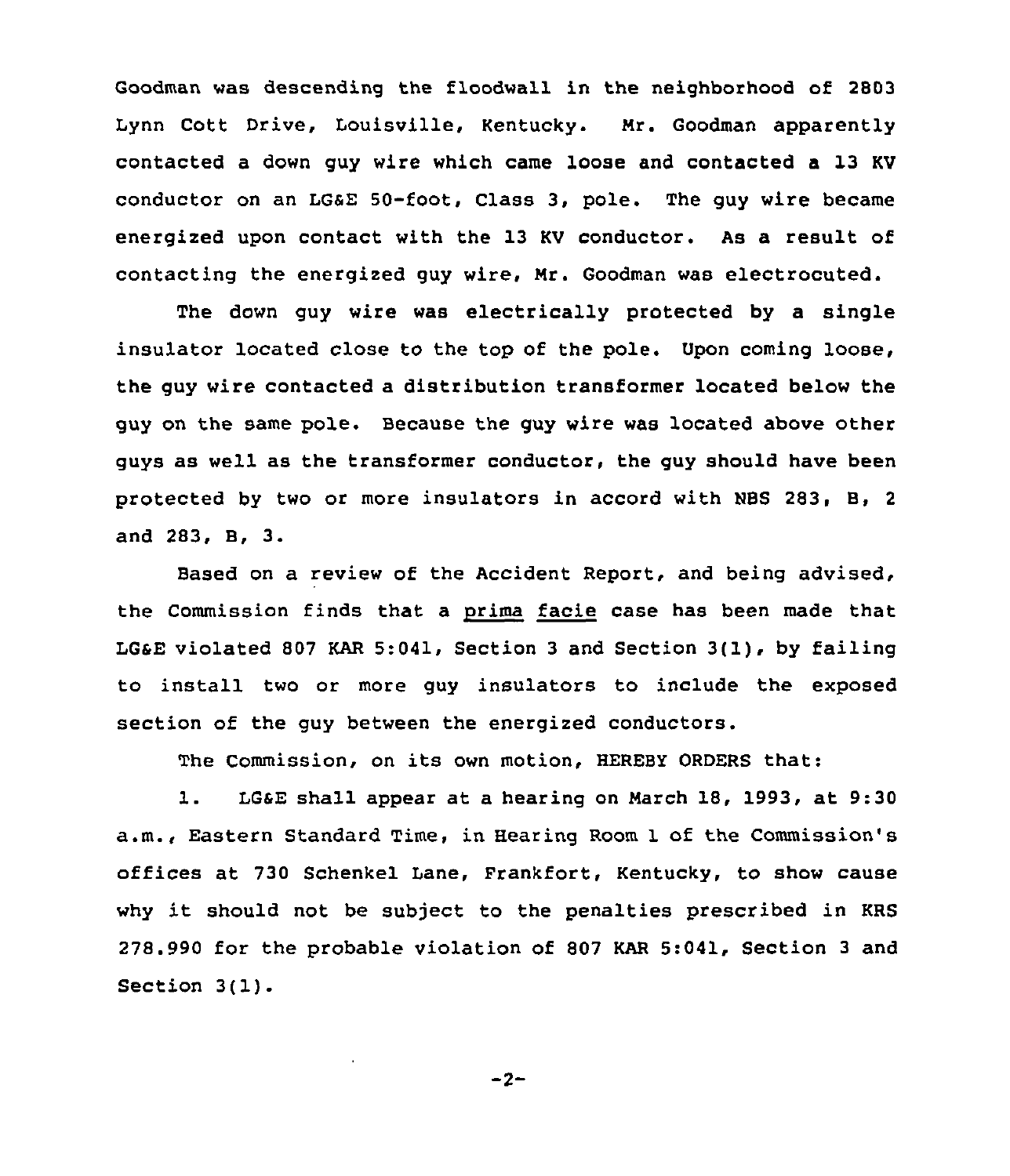2. LGsE shall file within <sup>20</sup> days of the date of this Order a written response to the probable violation noted herein.

3. The Accident Report, attached hereto as Attachment A, shall be made a part of the record in this case.

4. Any request for an informal conference shall be made in writing and filed within <sup>20</sup> days of the date of this Order.

5. Any request to reschedule the hearing shall be made in writing and filed at least two business days prior to the date of the scheduled hearing.

Done at Frankfort, Kentucky, this 19th day of February, 1993.

PUBLIC SERVICE CONNISSION

<u>|| </u>  $Commissioner  $W($$ 

ATTEST:

Do Mé

Executive Director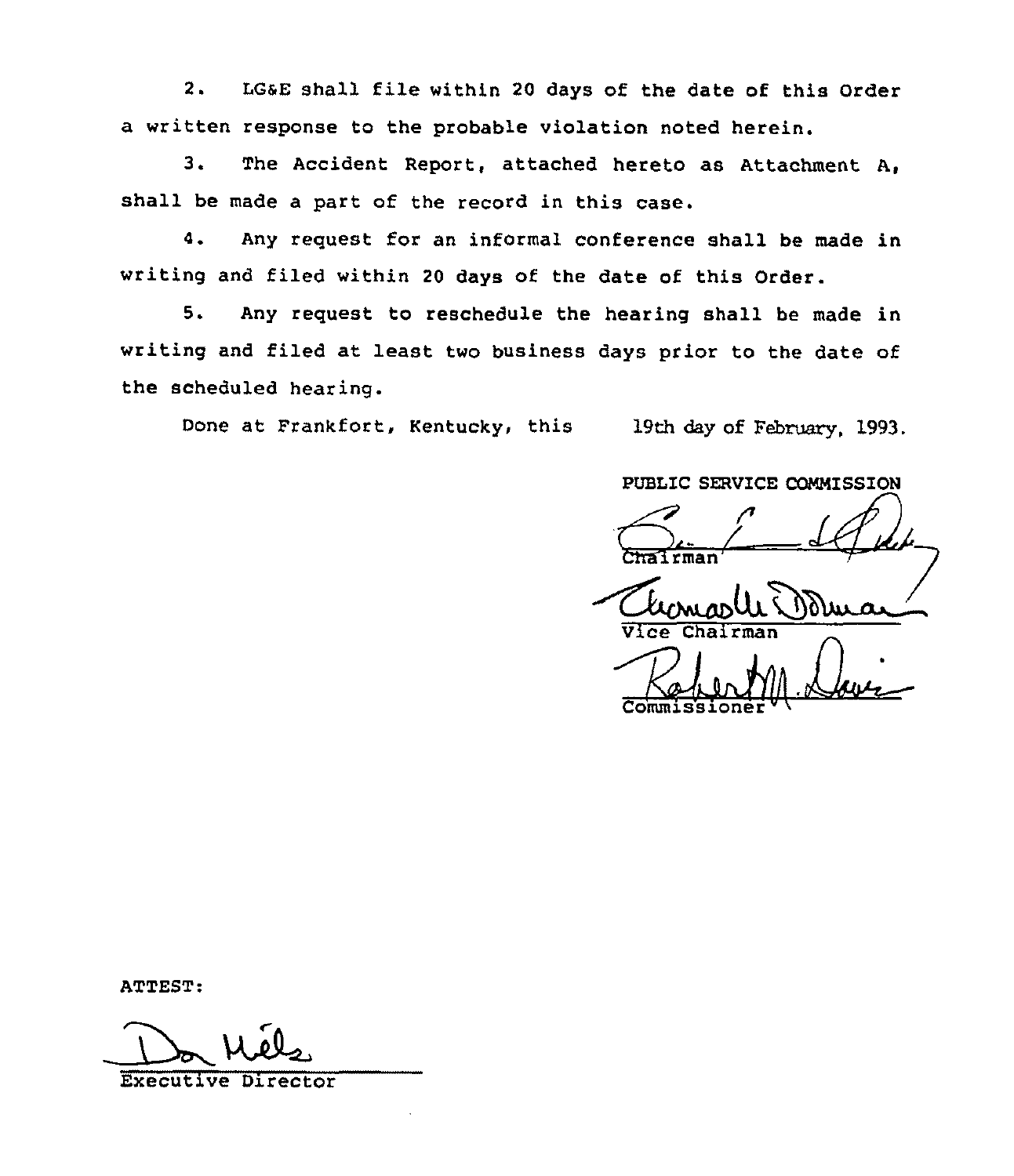#### APPENDIX A

APPENDIX TO AN ORDER OF THE KENTUCKY PUBLIC SERVICE COMMISSION IN CASE NO. 93-057 DATED 2/19/93

ATTACHMENT A

#### ELECTRICAL UTILITY ACCIDENT INVESTIGATION

DATE OF THIS REPORT 11/12/92 SUBMITTED BY John W. Land

NAME OF UTILITY Louisville Gas and Electric Company

ACCIDENT REPORTED BY Patrick S. Ryan

DATE AND TIME ACCIDENT OCCURRED 5/3/92 - Approximately

12:01 p.m.

DATE & TIME UTILITY LEARNED OF ACCIDENT 5/3/92 - Approximately

12:20 p.m.

DATE & TIME ACCIDENT REPORTED  $5/3/92 - 1:07$  p.m.  $\ldots$   $\ldots$   $\ldots$ 

DATE OF ACCIDENT INVESTIGATION 5/4/92

DATE SUMMARY WRITTEN REPORT WAS RECEIVED FROM UTILITY 5/8/92

PERSONS ASSISTING IN THE INVESTIGATION Pat Ryan, Larry Miller,

Don Black, K. C. Armstrong, Mike Beavins, Ron Hasch, Dale Bruce,

Doug Bowles, Jimmy Doyle — All LGSE employees: James Vouels

(witness) who lives at 2803 Lynn Cott Drive, Louisville,

Kentucky,

NAME OF VICTIM 1. Jansen Scott Goodman \_ SEX M AGE 16 FATAL Yes NAME OF EMPLOYER: N/A

INJURIES Burns to hands, neck, arms — exit left big toe LOCATION OF ACCIDENT SITE Behind 2803 Lynn Cott Drive near floodwall, Louisville, Kentucky (Jefferson County).

ACCIDENT DESCRIPTION Mr. James Vouels, a witness to the \_\_\_\_\_\_\_

accident, stated that he was talking with Mr. Jansen S. Goodman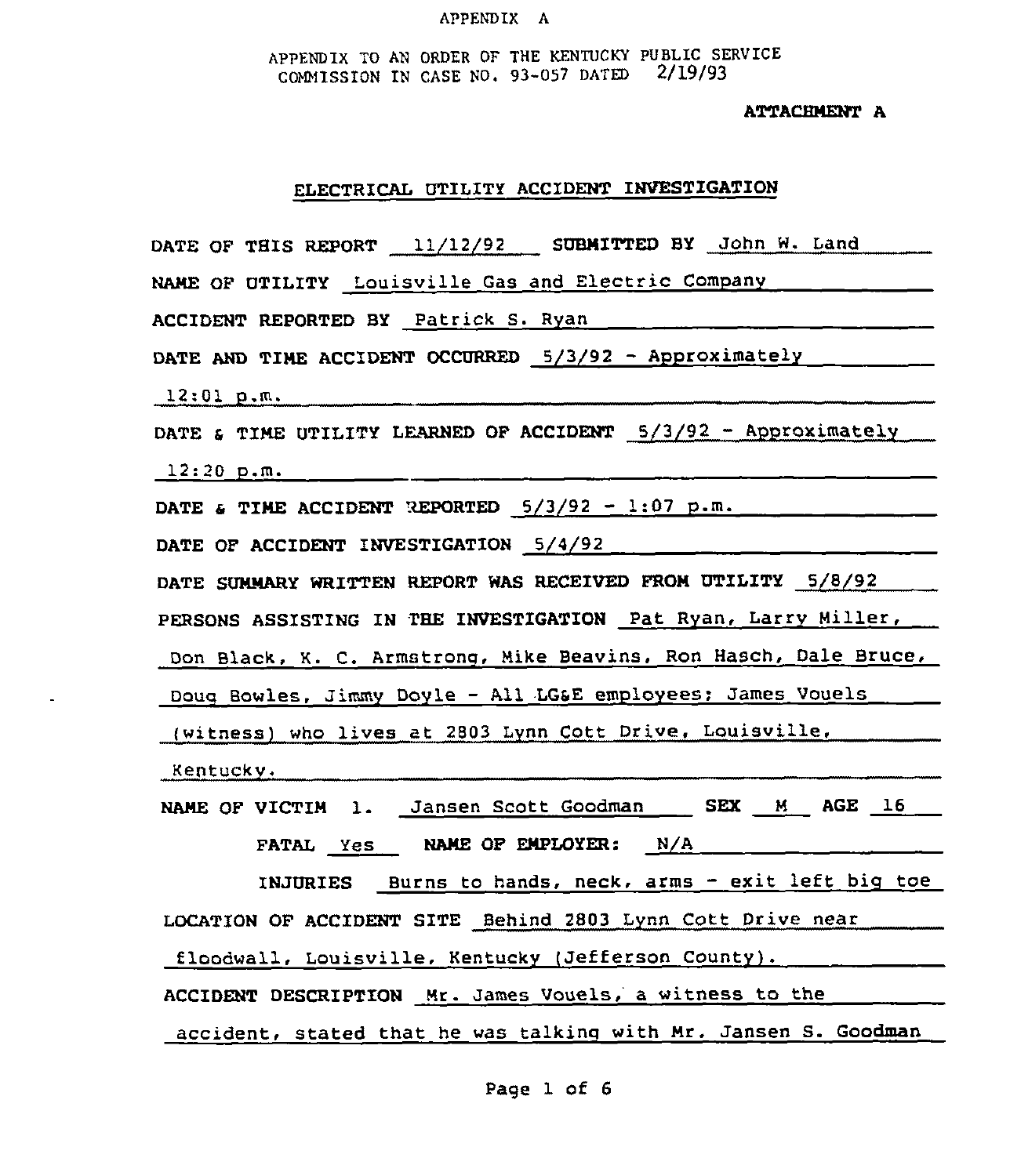#### ELECTRICAL UTILITY ACCIDENT INVESTIGATION (Continued)

as he sat on a manhole cover on top of the flood wall near Mr. Vouels' house at 2803 Lynn Cott Drive. Mr. Vouels stated that Mr. Goodman had qotten up and was decendinq the flood wall swinging a qolf club as he went down. Mr. Vouels said he had looked away for just a moment when he heard a boom, looked back, and saw <sup>a</sup> ball of fire runninq back into the qrass where Mr. Goodman was located. It is believed that Mr. Goodman contacted a down quy as he decended the flood wall. The quy wire inadvertently came loose and contacted a 13KV conductor on a 50' - class 3 pole #39809-LG&E-8529. Mr. Vouels stated that the quy wire was not loose prior to the accident but that it was not as tight as the new one which had been installed just prior to our discussion. Mr. Vouels stated that there had been some heavy equipment in this area in close proximity to the quy wire in question about a week earlier used by the Metropolitan Sewer District and its subcontractor which was determined to be the Jefferson Pipeline Company, Louisville, Kentucky. SOURCE OF INFORMATION Pat Ryan, Larry Miller, Don Black, Mike Beavins - all LG&E employees. James Vouels who lives near by was a witness to the accident. LG&E summary written report and on-site investiqation by myself, John Land, Public Service Commission, Enqineering Staff. PROBABLE VIOLATIONS OF COMMISSION REGULATIONS There is <sup>a</sup>

probable violation concerninq this incident. Commission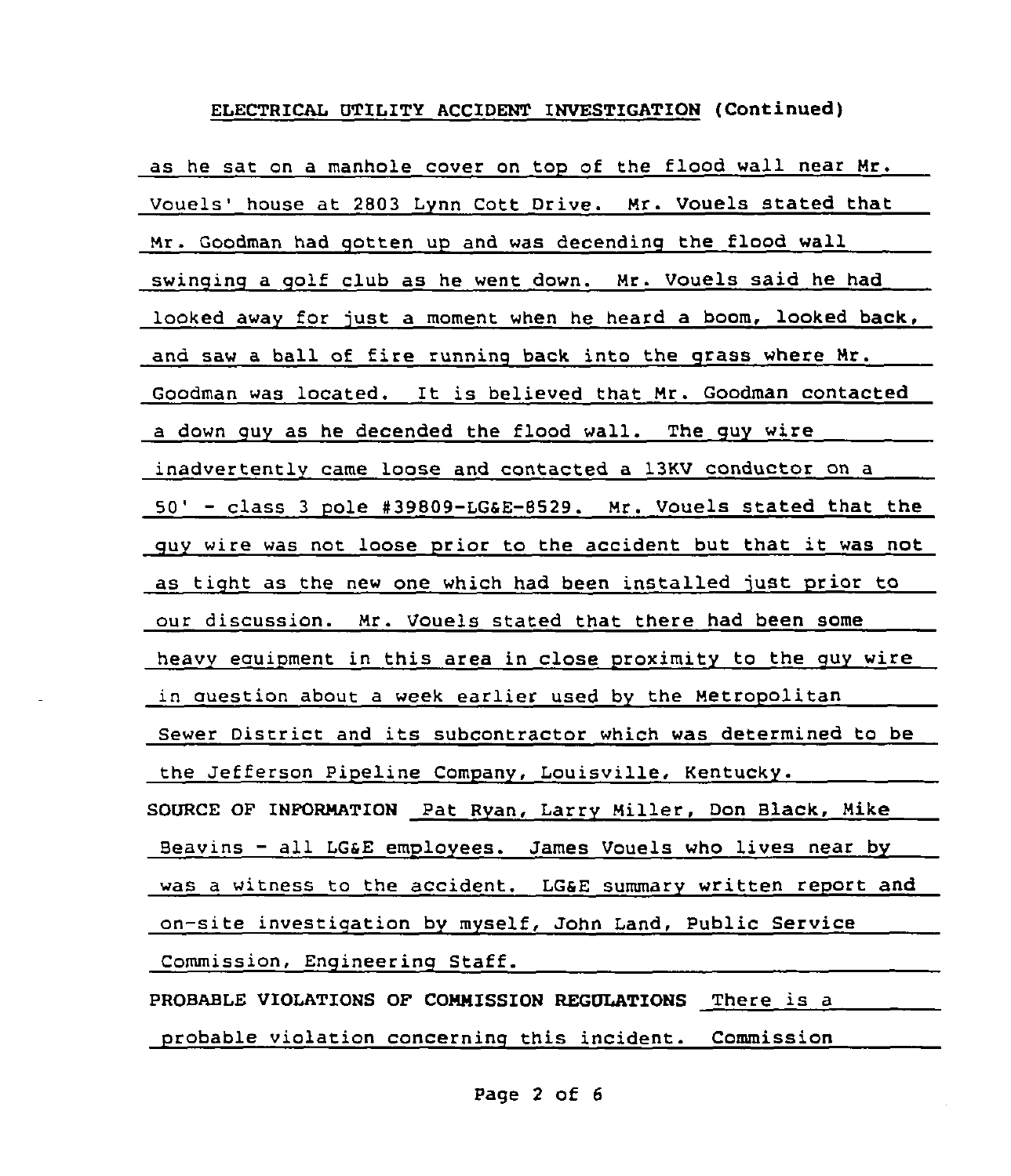#### ELECTRICAL VTILITY ACCIDENT INVESTIGATION (Continued)

Regulation 807 KAR 5:041, Section 3(2), requires that each electric utility construct and maintain its plant in accordance with the National Electric Safety Code. There exists a probable violation of the 1961 National Bureau of Standards ("NBS") Handbook 81, Section 28, subparagraph 283, 82 and 83, which relates to the use of quy insulator when guys are not qrounded. Subparagraph 283, 82 states in part that when a quy attached to any pole carrying supply conductors over or under any overhead supplv conductors of more than 300 volts to ground and where hazard would otherwise exist, two or more guy insulators shall be placed so as to include the exposed section of the guy between them as far as possible. Subparaqraph 283 83 refers to the relative location of insulators in quys located one above the other. It states that where quys in which it is necessary to install insulators are so arranged that one crosses or is above another, insulators shall be so placed that in case anv guv sacs down upon another the insulator will not become ineffective. The down quys at this pole #39809-LG&G-85209 did not meet the above-mentioned requirements of the 1961 NBS Code. RECONNENDATIONS It is recommended that the Public Service Commission consider action in accordance with KRS 278.990, due to LGsE Companv's probable violation of Commission Requlation 807 KAR 5:041, Section 3(2) and the 1961 National Bureau of Standards ("NBS") Handbook 81, Section 28, subparagraph 283, B2

Page <sup>3</sup> of 6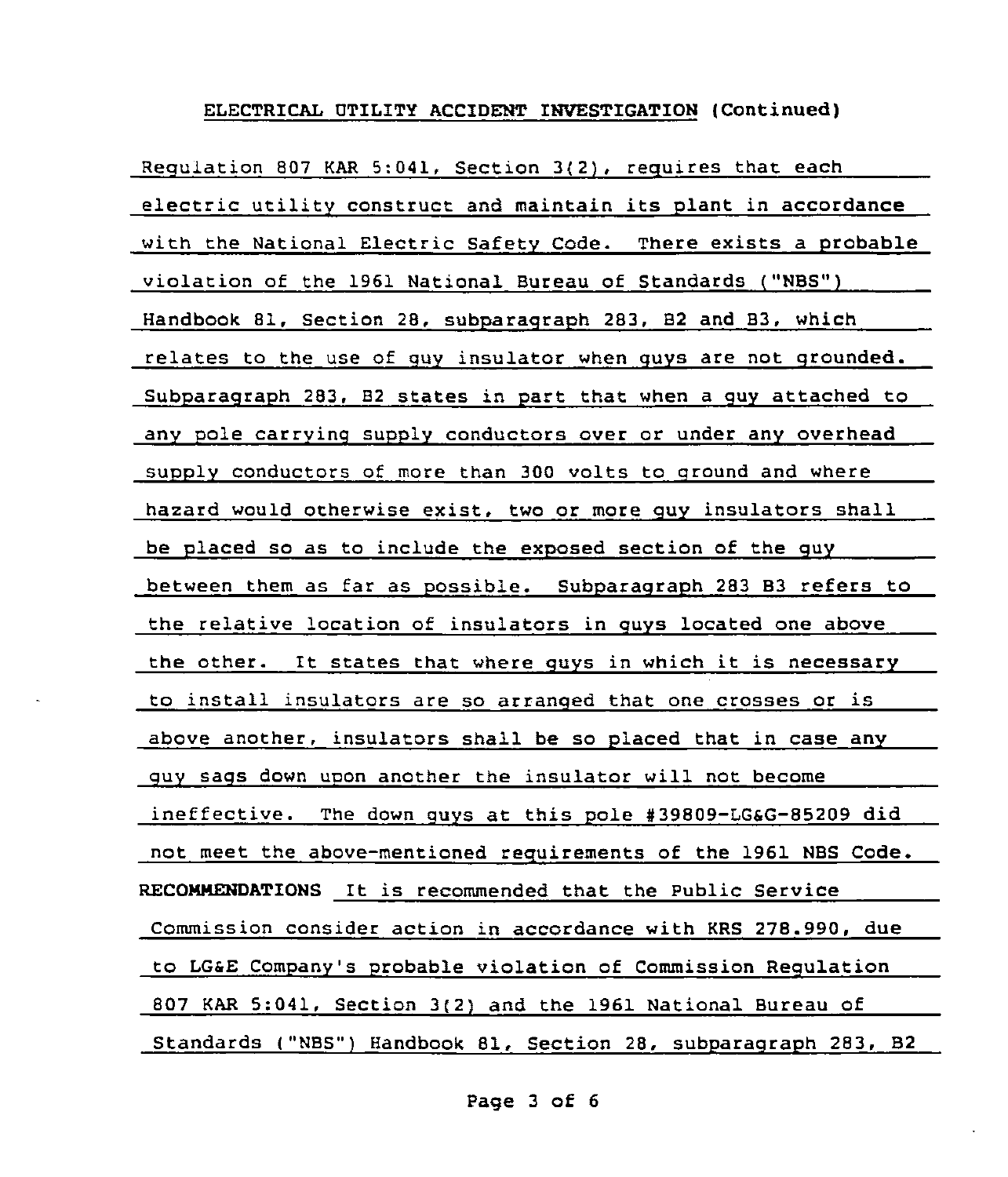## ELECTRICAL UTILITY ACCIDENT INVESTIGATION (Continued)

and B3. It is also recommended that LG&E take corrective action

to brinq this structure into compliance with the NBS Handbook

81.

 $\sim 10^{-1}$ 

 $\bullet$ 

CORRECTIVE ACTION Guy wire was replaced after investiqation by

LGsE personnel 5/4/92. No further action was taken at this

time.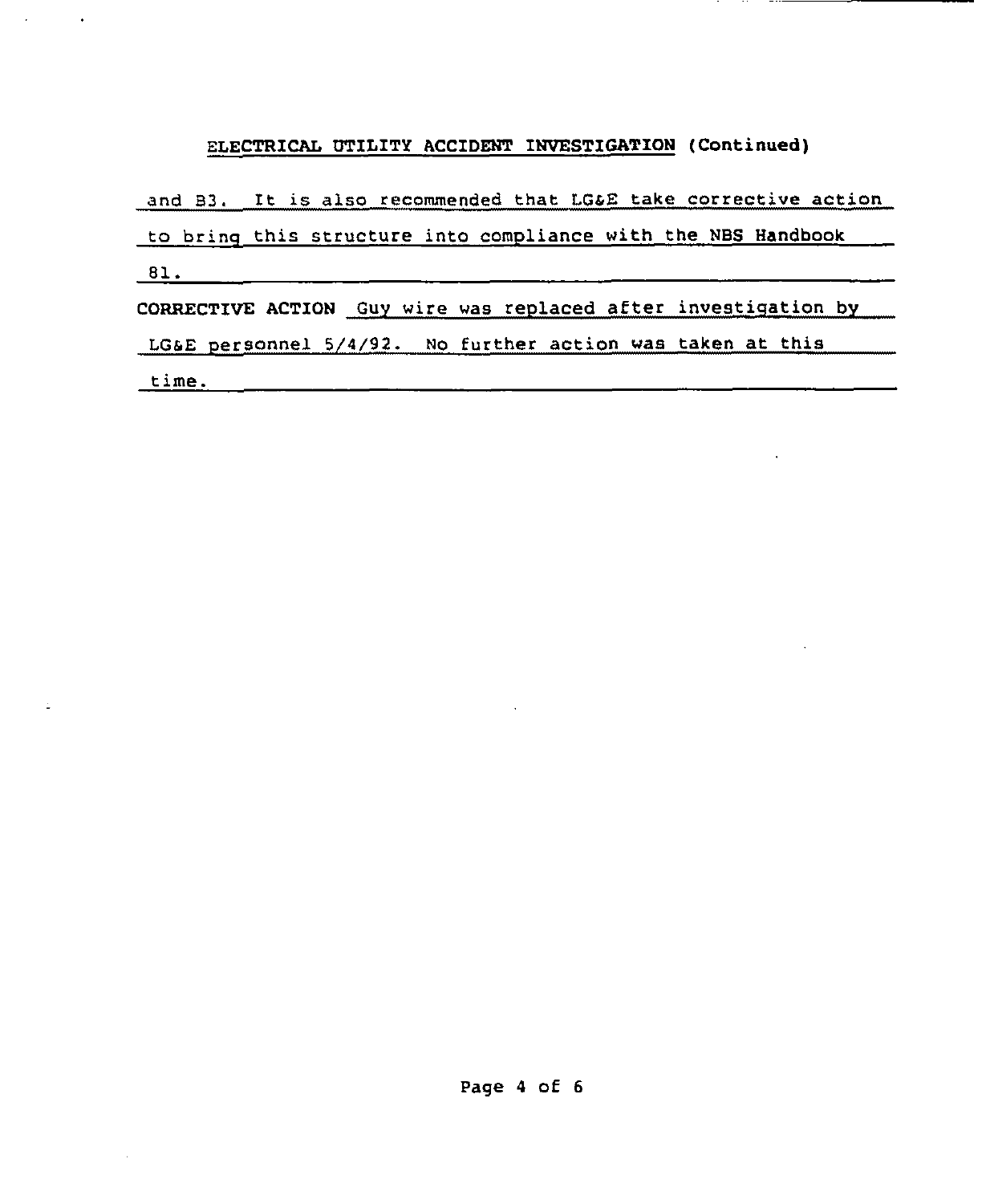### ELECTRICAL UTILITY ACCIDENT INVESTIGATION (Continued LINE CLEARANCES

|                                                             | As Measured                             | Minimum Allowed<br>by NESC |
|-------------------------------------------------------------|-----------------------------------------|----------------------------|
|                                                             |                                         | 1961 Edition               |
| A. AT POINT OF ACCIDENT                                     |                                         |                            |
| Static wire to ground<br>elevation:                         | $39' - 7''$                             | $15' - 0''$                |
| A phase conductor to ground<br>elevation:                   | $37'' - 7''$                            | $15' - 0''$                |
| B phase conductor to ground<br>elevation:                   | $34' - 6''$                             | $15' - 0''$                |
| C phase conductor to ground<br>elevation:                   | $31' - 6''$                             | $15' - 0''$                |
| B. AT LOWEST POINT OF SPAN                                  |                                         |                            |
| Phase conductor to ground<br>elevation:                     | N/A                                     | N/A                        |
| Neutral conductor to ground<br>elevation:                   | N/A                                     | N/A                        |
| Communication conductor to<br>ground elevation:             | N/A                                     | N/A                        |
| N/A<br>C. SPAN LENGTH                                       |                                         |                            |
| Date the line or facilities were constructed: 1954          |                                         |                            |
| Voltage of line or facilities: 7,960 Volts phase to ground, |                                         |                            |
| 13,800 Volts phase to phase.                                |                                         |                            |
|                                                             | Date last inspected by utility: 3/12/91 |                            |
| Utility: Louisville Gas & Electric Company                  |                                         |                            |
| 5/4/92<br>Date:                                             | Time:                                   | 9:35 a.m.                  |
| Approximate temperature:<br>55 degrees F.                   |                                         |                            |

 $\ddot{\phantom{1}}$